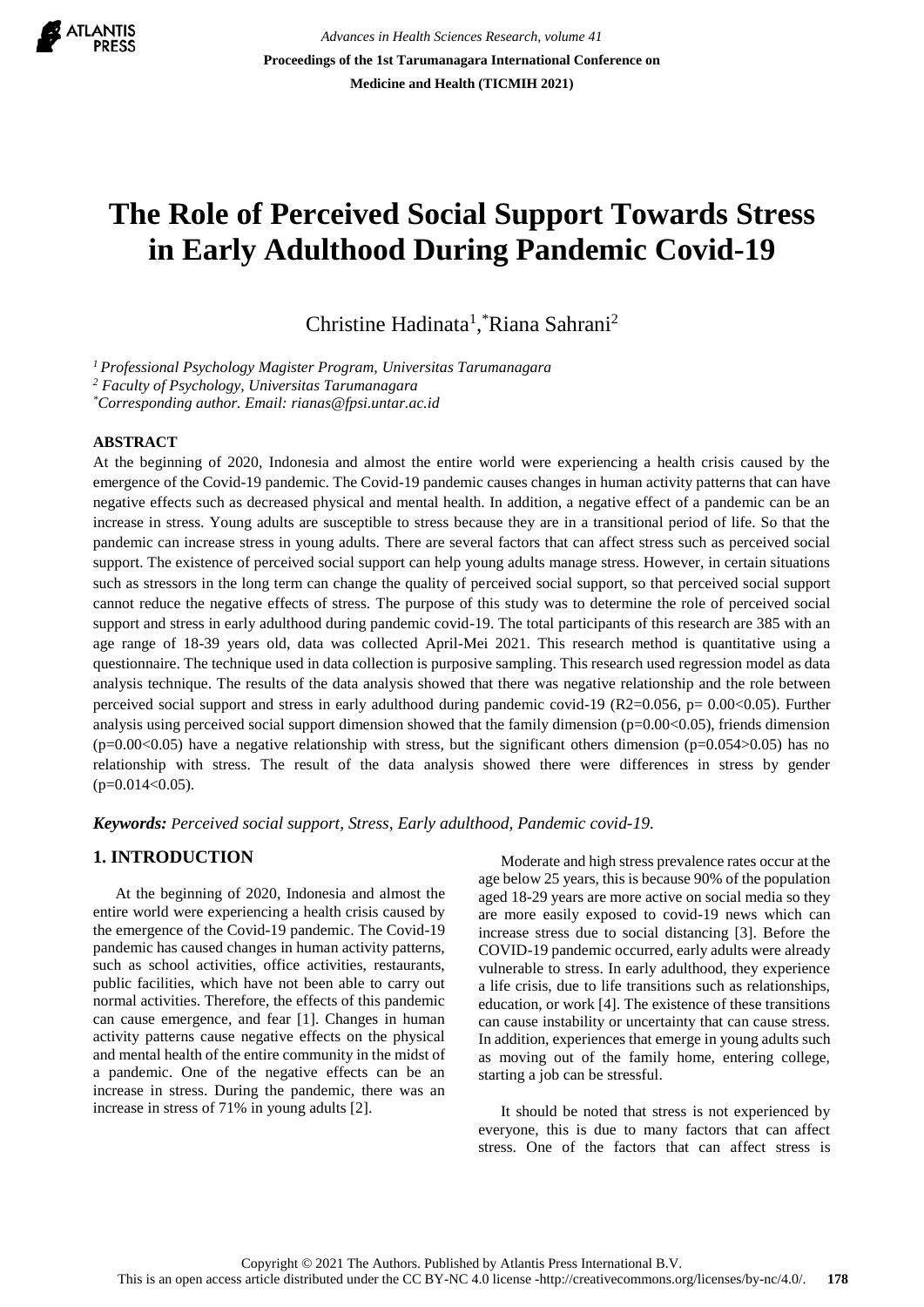perceived social support, which is an individual's perception of the social support received. Perceived social support can influence individuals in managing stressors [5]. The existence of the role of other people helps in dealing with stress such as telling other people can help a person improve mood and improve the situation [6]. In this study, researchers used perceived social support. This is because the individual's perception of the support received is more important than the actual support.

During this pandemic, social distancing and selfisolation have also limited the availability and acceptance of social support in line with the implementation of social restrictions [7]. This may increase the risk of mental health problems. The existence of social distancing can make individuals feel lonely. In this study [7] social support can serve as a barrier between pandemic concerns and psychological health at times of lower selfisolation. So it can be concluded that in certain situations and conditions, social support cannot always act as a buffer in reducing stress.

In the era of technology, social support can be done through online media without having to meet in person. Based on the research of Saud et al. [8] the use of social media can also make it easier for individuals to access social support. Based on the above phenomenon, the researcher wanted to see if there was a role for perceived social support and stress for young adults during the COVID-19 pandemic.

## **2. THEORETICAL STUDY**

#### **2.1 Perceived Social Support**

Perceived social support is a personal subjective assessment of the availability and adequacy of resources and the response they get from their social environment [9]. Based on Gray et al. [10] Perceived social support is perceived social support regarding how individuals view friends, family members in providing support (material, or psychological). Perceived social support uses the buffering hypothesis which is perceived social support as a buffer to reduce pressure from stressors [11]. Perceived social support consists of three dimensions, namely: (a) family, the extent to which individuals perceive the support they receive from their families in helping to solve problems; (b) friends, the extent to which individuals perceive themselves to have support from friends when in difficult conditions; (c) significant others, the extent to which individuals get support from people who are considered special [11].

High perceived social support can reduce depression in young adults and if individuals have low perceived social support, they are more prone to experience anxiety and depression [12]. In addition, individuals with low perceived social support have low self-efficacy, becoming more pessimistic. The worst impact of the lack of perceived social support, individuals can have suicidal thoughts. This is because individuals feel that there is no one to support them when needed. Therefore, perceived social support is also closely related to self-esteem*.*

#### **2.2 Stress**

Based on Lazarus et al. in Sundarasen, et al. [13] stress is defined as an individual's relationship with the surrounding environment that is perceived by the individual as overloading or exceeding resources that can threaten the individual's well-being. In line with this, in terms of the transactional model of stress and coping proposed by Lazarus and Folkman, stress depends on a person's cognitive assessment and coping processes [14]. So that stress can be defined as how individuals perceive their environment, and includes stress responses and stressors.

There are several factors that can affect stress [13] such as: (a) low social support; (b) low self-esteem can cause stress, this is due to self-esteem as a defense against stressors; (c) experiencing a life crisis marked by transitions such as entering college, establishing relationships with the opposite sex or work (d) low emotional coping style because individuals cannot channel their emotions properly. In addition, stress factors can also be sourced: (a) the environment such as family demands, demands to always update science and technology; (b) stress from oneself, such as demands to achieve something; (c) stress due to thoughts, such as individual perceptions of the environment.

Stress is an unpleasant condition that certainly makes individuals experience discomfort. Discomfort or the impact of stress can be in the form of physiological changes (increased heart rate, muscle tension, etc.) as well as emotional and behavioral changes. The negative effects of stress can be suicidal ideation, emotional exhaustion, depersonalization symptoms, low selfesteem and lack of achievement [15]. However, stress (eustress) can have a positive impact such as stress can be an individual motivation to achieve and encourage creativity

### **3. RESEARCH METHOD**

Participants in this study were 18-39 years old, male or female who had or frequently experienced stress symptoms such as (a) excessive worrying; (b) think negatively and always suspect that other people are covid sufferers; (c) feeling distant or disconnected from others; (d) feeling insecure; (e) easy fatigue; (f) difficulty concentrating; (g) difficulty sleeping; (h) difficult to make decisions; (i) difficulty relaxing; (j) easily feel angry, sad, afraid, hopeless; (k) withdraw, and others [16].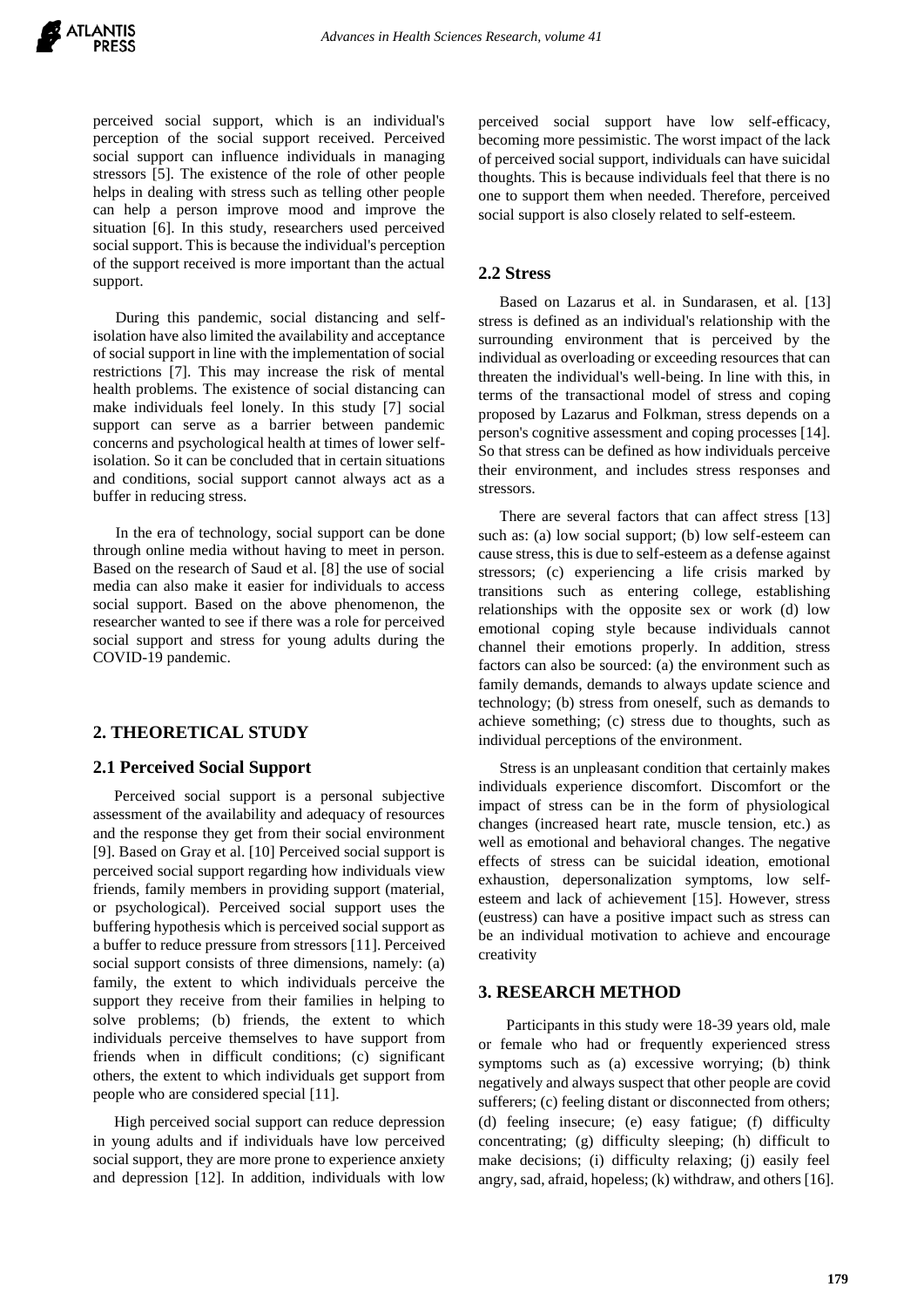This research method is quantitative using a questionnaire. The technique used in data collection is non-probability sampling, namely purposive sampling. In purposive sampling, the researcher identifies the characteristics that are in accordance with the research objectives of the available population. Data collection was distributed online using google-form and the data obtained were 385 participants. Data analysis using IBM SPSS 26 using simple regression.

The measuring instrument used in this study used two questionnaires. To measure the stress variable using the Covid-Perceived Stress Scale-10, consisting of 10 items with 4 positive items and 6 negative items [17]. Meanwhile, to measure the perceived social support variable, the Multidimensional Scale of Perceived Social Support consists of 12 positive items [11].

### **4. RESULT AND DISCUSSION**

#### **4.1 Result**

Based on demographic data obtained by 385 participants, the number of participants were female (65.7%), the majority of participants were 22 years old (22.6%), the majority of participants had graduated from college (56.4%), the majority of them were working (68.6%) , working full time (57.4%), the majority of participants were unmarried (90.9%), the largest majority were Buddhism (37.9%), the majority participants had no history disease of covid-19 (91.9%), the majority of people around the participants have a history disease of covid-19 (69.6%), and most of the people around participant didn't die because of covid-19 disease (75.3%).

Researchers make categorization norms to make it easier to see a picture of the data for each variable. Researchers categorize them into three categories (low, medium, high) based on the empirical mean and standard deviation [18]. In the empirical statistics of the stress variable, the mean value is  $2.0094$ , standard deviation = 0.59535, based on the formula in table 9 and obtained low  $= X < 1.41405$ , medium  $= 1.41405 X < 2.60475$ , high  $=$ 2.60475 X. In empirical statistics the perceived social support variable value the mean is 5.1121, standard deviation  $= 1.16816$ , based on the formula in table 9 and obtained low =  $X < 3.94394$ , medium = 3.94394 X < 6.28026, high =  $6.28026$  X.

Table 1: Interpretation Norm for Stress and Perceived Social Support Score

| Category  | <b>Stress</b>       | <b>Perceived social</b><br>support |
|-----------|---------------------|------------------------------------|
| Mean      | 2.0094              | 5.1121                             |
| Standard  |                     |                                    |
| deviation | 0.59535             | 1.16816                            |
| Low       | X < 1.41405         | X < 3.94394                        |
|           |                     |                                    |
| Averages  | $1.41405 \le X \le$ | 3.94394 < X <                      |
|           | 2.60475             | 6.28026                            |
| High      | 2.60475 < X         | 6.28026 < X                        |

In empirical statistics, the perceived social support variable has significant other dimensions, the mean value is 5.2636, standard deviation  $= 1.56333$ , based on the formula in table 9 and obtained low =  $X \leq 3.70027$ , medium =  $3.70027 \le X \le 6.82693$ , high =  $6.82693 \le X$ . In empirical statistics, the perceived social support variable in the family dimension is  $5,0422$ , standard deviation = 1.57650, based on the formula in table 9 and obtained low  $= X < 3.4657$ , medium = 3.4657 $\le X < 6.6187$ , high = 6.6187≤X. In empirical statistics, the perceived social support variable in the dimensions of friends means the mean value is  $5.0305$ , standard deviation = 1.32431, based on the formula in table 9 and obtained low  $= X$  $\leq$ 3.70619, medium = 3.70619 $\leq$  X $\leq$ 6.35481, high = 6.35481≤X

Table 2: Interpretation Norm for Perceived Social Support Dimension

| <b>Description</b>    | <b>Significant</b><br><b>Others</b> | Family                | <b>Friends</b>          |  |
|-----------------------|-------------------------------------|-----------------------|-------------------------|--|
| Mean                  | 5.2636                              | 5.0422                | 5.0305                  |  |
| Standard<br>deviation | 1.56333                             | 1.57650               | 1.32431                 |  |
| Low                   | X<3.70027                           | X < 3.4657            | X < 3.70619             |  |
| Averages              | 3.70027<<br>X<6.82693               | 3.4657<<br>X < 6.6187 | 3.70619<<br>X < 6.35481 |  |
| High                  | 6.82693< X                          | 6.6187 < X            | 6.35481 < X             |  |

The empirical mean value of the stress variable is 2.0094 with a standard deviation of 0.59535. The average stress of the participants was at  $1.41405$  X <  $2.60475$ . So it can be concluded that the average stress on research participants is in the moderate category.

Table 3: Descriptive Result of Stress

| Variable      | Min | Max | Mean   | Std.<br><b>Deviation</b> | Category |
|---------------|-----|-----|--------|--------------------------|----------|
| <b>Stress</b> | 0.2 |     | 2.0094 | 0.59535                  | Averages |

The empirical mean value of the perceived social support variable is 5.1121 with a standard deviation of 1.16816. The average perceived social support is in the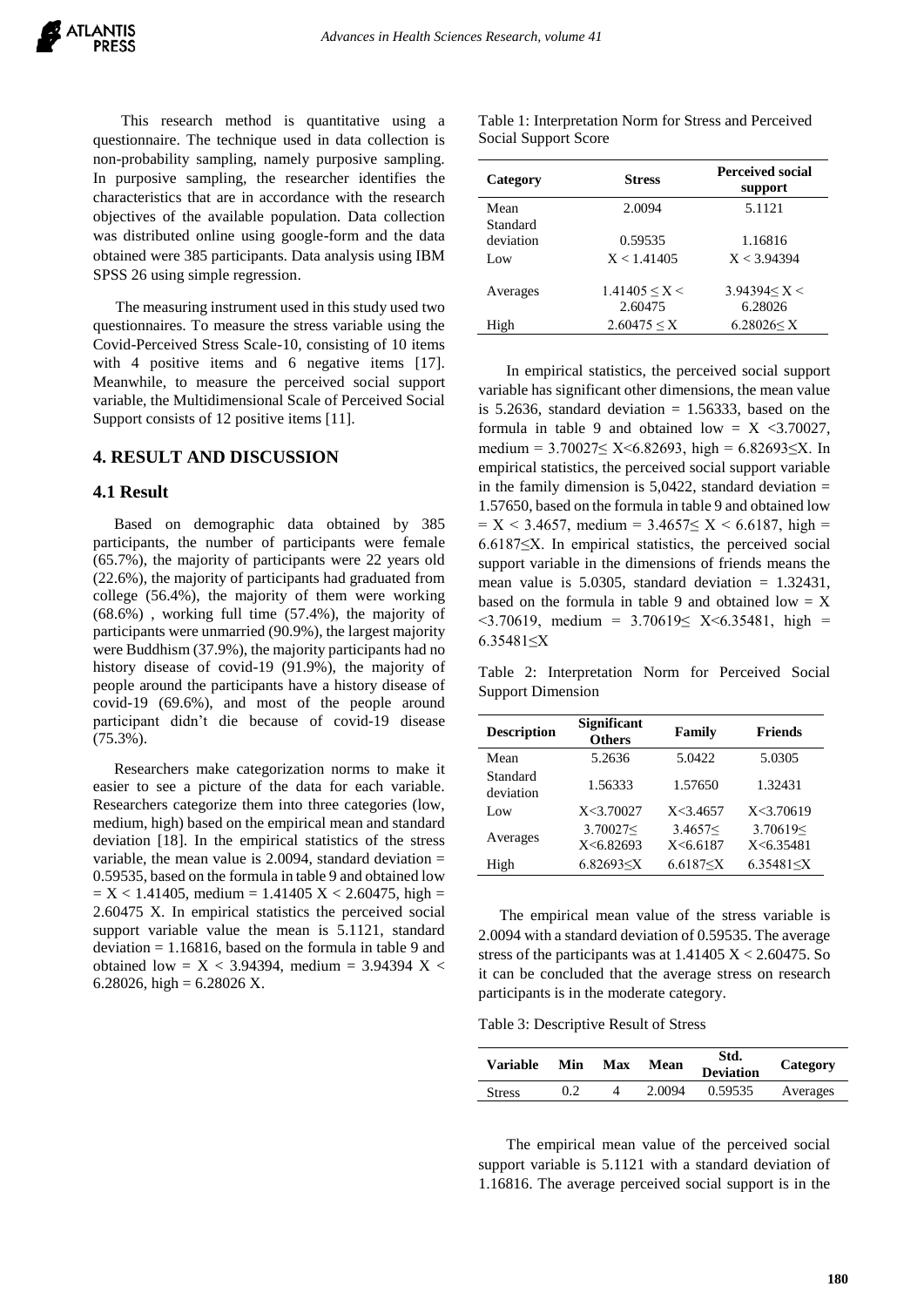category of  $3.94394 \text{ X} < 6.28026$ . So it can be concluded that on average the participants have perceived social support in the moderate category. On the other significant dimensions, the empirical mean is 5.2636 and the standard deviation is 1.56333. Average significant others dimensions  $3.70027 \leq X < 6.82693$ . So that it can be concluded that the average participants of the significant others dimension are in the medium category. On the family dimension, the empirical mean value is 5.0422 and the standard deviation is 1.57650. The average family dimension is in the range of  $3.4657 \le X < 6.6187$ . So it can be concluded that the average family dimension participants are in the medium category. On the friends dimension, the empirical mean value is 5.03305 and the standard deviation is 1.32431. The average family dimension is  $3.70619 \leq X < 6.35481$ . So it can be concluded that the average participant dimension of friends is in the medium category.

Table 4: Descriptive Result of Perceive Social Support

| <b>Variable</b>                | Min | Max | Mean   | <b>Std.Deviation</b> | Category |
|--------------------------------|-----|-----|--------|----------------------|----------|
| Perceived<br>Social<br>Support | 1   | 7   | 5.1121 | 1.16816              | Averages |
| Significant<br>others          | 1   | 7   | 5.2636 | 1.56333              | Averages |
| Family                         | 1   | 7   | 5.0422 | 1.57650              | Averages |
| Friends                        | 1   | 7   | 5.0305 | 1.32431              | Averages |

The results of data analysis found that perceived social support played a role in stress  $(p=0.000<0.05)$ . Researchers analyzed data on perceived social support, family dimension had a role in stress  $(p=0.000<0.05)$ , perceived social support in friends dimension had a role in stress ( $p=0.000<0.05$ ). However, the perceived social support dimension of significant others is not significant  $(p=0.054>0.05)$ 

Table 5: Regression Test Perceived Social Support Towards Stress

| Variable                    | R     | R <sub>2</sub> | Beta     | t        | Sig.  |
|-----------------------------|-------|----------------|----------|----------|-------|
| Perceived<br>Social Support | 0.236 | 0.056          | $-0.236$ | $-4.760$ | 0.000 |
| Significant<br>others       | 0.098 | 0.010          | $-0.098$ | -1.933   | 0.054 |
| Family                      | 0.256 | 0.066          | $-0.256$ | $-5.185$ | 0.000 |
| Friends                     | 0.204 | 0.042          | $-0.204$ | $-4.088$ | 0.000 |

The results of data analysis found there is different stress based on gender. The mean scores of male was 1.9061 (SD=0.60352). The mean scores of female was 2.0632 (SD=0.58503). Data analysis using Independent Sample T-Test, the results of data analysis found Levene's Test value  $= 0.456 > 0.05$ , it can be concluded that the data is homogeneous. The value of  $F=0.556$ , p=0.014<0.05, so it can be concluded that there are difference stress by gender during the pandemic.

Table 6: Stress by Gender

|        |        | <b>Stress</b>            |       |       |  |
|--------|--------|--------------------------|-------|-------|--|
| Gender | Mean   | Std.<br><b>Deviation</b> | F     | р     |  |
| Male   | 1.9061 | 0.60352                  | 0.556 | 0.014 |  |
| Female | 2.0632 | 0.58503                  |       |       |  |

# **4.2 Discussion**

Perceived social support has been shown to play a role in stress during the pandemic in young adults  $(p=0.00<0.05)$ . This is in line with research that social support is a protective psychosocial resource [19] as well as a buffer to make individuals more resilient when facing challenges [20]. In addition, social support social support helps others manage uncertainty as well as increases the perception of personal control over one's life [19]. Based on the social-cognitive model of emotion to stressors, individuals who receive social support can facilitate cognitive processing and adaptation to these stressors [21]. In addition, in line with the buffering hypothesis, perceived social support can support perceived stress and reduce the negative impact of external stressors [11].

Perceived social support has a small effect of 5.6% (R2=0.056) in reducing stress during the pandemic. This can be due to other influencing factors such as selfcompassion, as in the study of Lim and Kartasasmita [22] self-compassion gave a 41.2% effect on stress. In addition, based on Shelly and Narang [23] empathy and altruism can make individuals reduce stress because individuals engage in activities that can make them better and release the tension and pressure they are experiencing. So it can be concluded that there are several factors that have a greater effect in reducing stress.

In perceived social support, the family dimension plays a role in reducing stress ( $p=0.00<0.05$ ). This is because the family plays a role in building meaningful emotional relationships with family members [20]. Perceived social support, the family dimension has a higher effect than the other dimensions is  $6.6\%$  (R2 = 0.066). This is because during the pandemic, individuals spend more time at home interacting with their families. In addition, stress arising from the pandemic, the presence of a family can help individuals adapt by building a more positive outlook and modifying their views by increasing health, togetherness, and a sense of coherence [24]. Based on the description above, it can be concluded that the presence of family closeness can help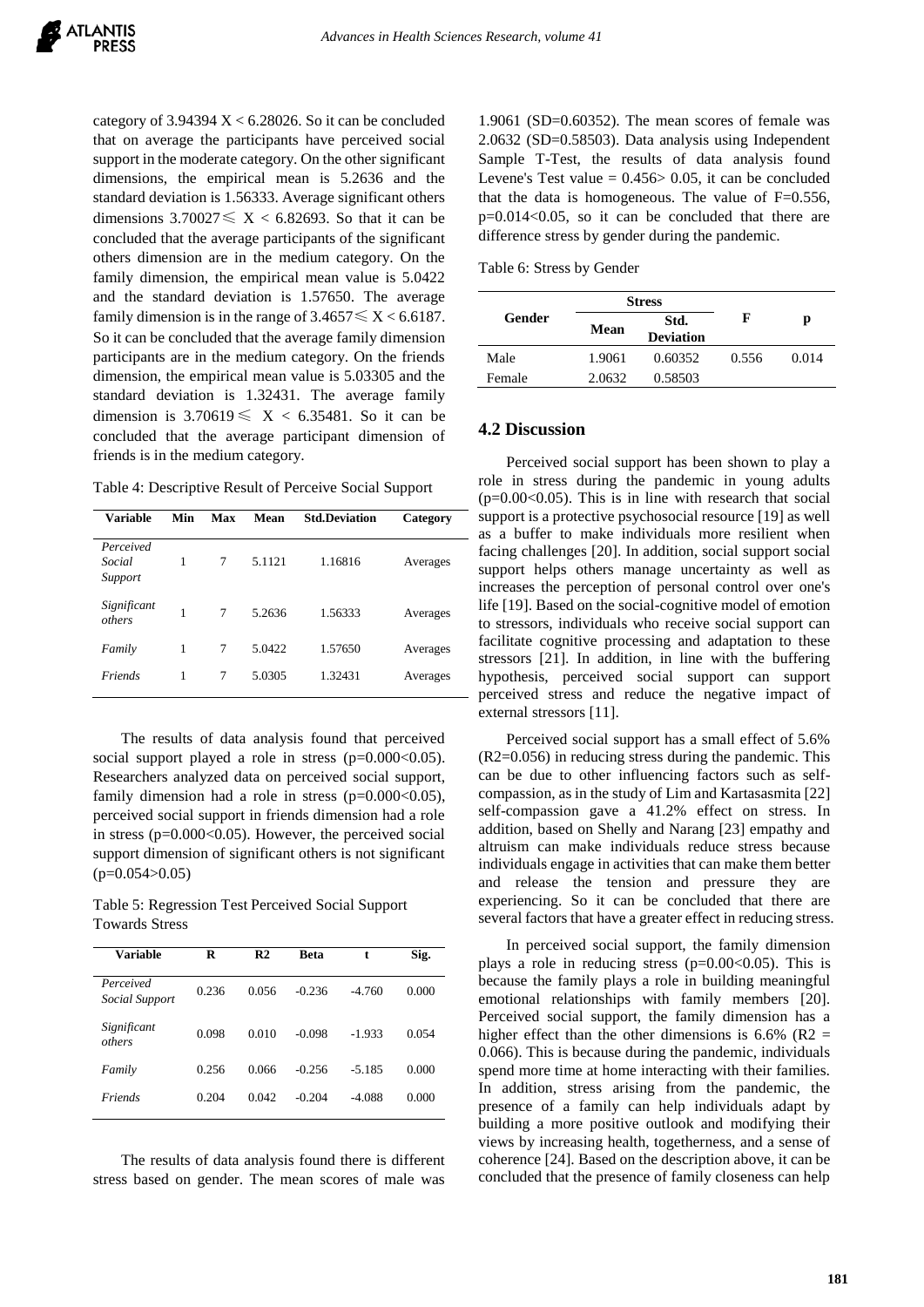reduce stress, plus during this pandemic, individuals spend more time at home than outside which makes individuals feel more supported by their families than others.

In perceived social support, the dimensions of friends play a role in reducing stress ( $p=0.00<0.05$ ). This can be caused, the existence of friendships can develop a constructive coping style, reduced disengaged and externalising coping [25]. Like during a pandemic, which makes individuals experience economic and social crises. However, having close friendships can make individuals more resilient which can help individuals deal with stress during the pandemic. In addition, even during the pandemic, individuals practice social distancing, but with the development of technology, individuals can still maintain the quality of friendship through online media [8].

The perceived social support dimension of friends gives an effect of 4.2% (R2=0.042). Even during the pandemic, individuals can still interact because of technological advances. However, the limitations of electronic media can cause not all social support received to be effective [28]. Like two coins, although technology makes it easier for individuals to access social support, on the other hand it can make individuals feel lonely with social distancing [7]

In perceived social support, the significant others dimension is not significant in reducing stress  $(p=0.054>0.05)$ . Based on Balzarini et al. [26] this can be because external stressors such as a pandemic can damage the quality of relationships. Poor relationship quality is influenced by how a person perceives their partner's response (the degree to which individuals believe their partner understands, validates or cares for them). When individuals perceive that their partner is less responsive, the quality of their relationship becomes worse when experiencing stressors due to COVID-19. In addition, couples who experience financial crises, lack of social relationships, when experiencing high stress will be at risk for relationship dissatisfaction and disputes or can be called stress spillover [27]. Based on the above statement it can be concluded, when someone is experiencing stress, individuals will tend to make negative attributions about their partner and more negative evaluations about their relationship.

Based on demographic data, it can be seen that participants experiencing stress do not have a history of covid-19 (88.6%), people around the participants have a history of covid-19 (71.4%), no one around the participants has died of covid-19 (64.3%). So it can be concluded that what causes participants to experience stress does not come from the direct effects of covid-19, but from other factors. These factors can include frequent media monitoring, isolation due to quarantine, not being able to be with loved ones, feelings of loneliness, fear of infection, lack of information and financial problems [29].

Based on demographic data, the majority of participants in this study were 22 years old who were in the young adult phase. Young adults are prone to stress because facing pressures related to life or work can cause high stress [20]. In line with this, early adult individuals experience life crises, due to life transitions such as relationships, education, or work [4]. So that the impact of Covid-19 has a very strong effect on young adulthoods.

In data analysis, it was found that there were differences in stress based on gender. The results of the study are in line with research that there are differences in the impact of stress on male and female [30]. Based on the results of this study, it was found that when women experience stress, it causes higher physical symptoms than men such as palpitations, shortness of breath, muscle tension, fatigue, headaches, sweating etc. Women are more likely to cause emotional symptoms than men, such as being more sensitive, worried, anxious, panicked, cynical, etc. However, when experiencing stress, men are more likely to experience behavioral symptoms than women, such as blaming other people or circumstances, running away from problems, being careless, etc.

In line with this, the stress experienced by women is caused by disrupted work due to covid-19 and women are often exposed to stress related to activities with their routine role functions [23]. Differences in the impact of stress from gender can also be caused by differences in the social environment, psychodynamics, cognitive processes, behavioral responses in dealing with stress, physiological factors (hormonal differences in women).

## **5. CONCLUSION**

Based on the results of data analysis, it is concluded that perceived social support plays a role and has a negative relationship with stress. When viewed from the dimensions of perceived social support, the dimensions of friends and family have a significant and negative relationship to stress. However, the significant others dimension has no significant towards stress. In the participants of this study, the effects of the COVID-19 pandemic did not have a direct effect on stress.

## **REFERENCES**

[1] Rahman, N. R. A., Ibrahim, Z., & Masri, R. (2020). Describing the impact of occupational stress on employees performances during covid-19 pandemic. International Journal of Business Society, 4(6), 68- 73.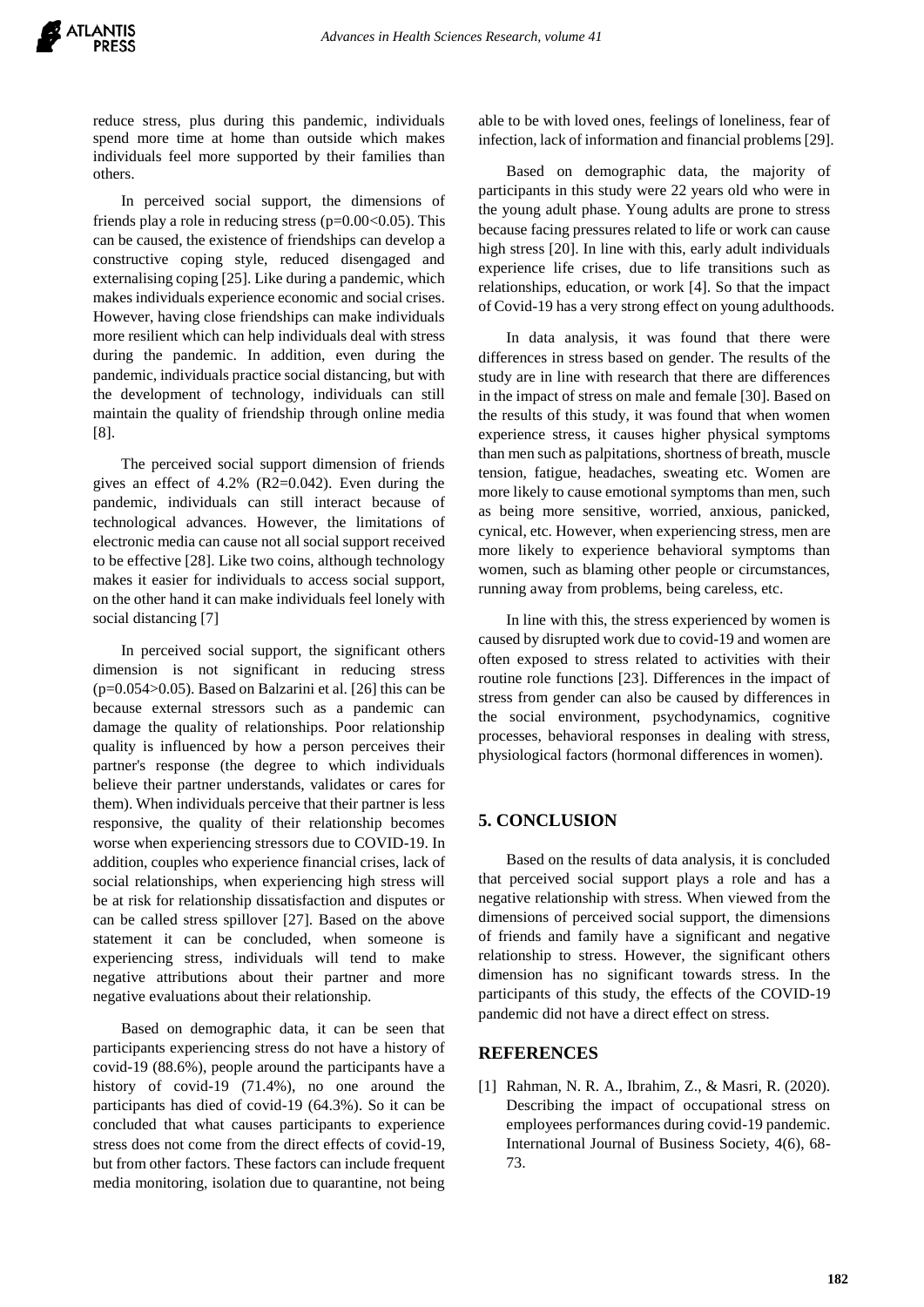- [2] Son, C., Hedge, S., Smith, A., Wang, X., Sasangohar, F. (2020). Effect of covid-19 on college students' mental health in the United States: Interview survey study. J Med Internet Res, 22(9), 1-14. doi: [10.2196/21279.](https://dx.doi.org/10.2196%2F21279)
- [3] Nwachukwu, I., Nkire, N., Shalaby, R., Hrabok, M., Vuong, W., Gusnowski, A., Surood, S., Urichuk, L., Greenshaw, A. J., & Agyapong, V. I. O. (2020). Covid-19 pandemic: Age-related differences in measures of stress, anxiety and depression in Canada. International Journal of Environmental Research and Public Health, 17(17), 1-10. doi: [10.3390/ijerph17176366](https://doi.org/10.3390/ijerph17176366)*.*
- [4] Matud, M. P., Diaz, A., Bethencourt, J. M., & Ibanez, A. (2020). Stress and psychological distress in emerging adulthood: A gender analysis. Journal of Clinical Medicine, 9(2859), 1-11. doi: 10.3390/jcm9092859.
- [5] Lieyani, H. H., & Nugrahawati, E. N. (2017). Hubungan antara dukungan sosial orang tua dan coping strategy pada remaja yang mengalami kehamilan tidak diinginkan (KTD) di Kec. Gununghalalu Kab. Bandung Barat. Prosiding Psikologi, 3(2), 775-781*.*
- [6] Whitbourne, S. K. (9 November 2010). The trouble with optimism. Psychology Today. Retrieved from: [https://www.psychologytoday.com/us/blog/fulfillm](https://www.psychologytoday.com/us/blog/fulfillment-any-age/201011/the-trouble-optimism) [ent-any-age/201011/the-trouble-optimism](https://www.psychologytoday.com/us/blog/fulfillment-any-age/201011/the-trouble-optimism)*.*
- [7] Szkody, E., Stearns, M., Stanhope, L., & Mckinney, C. (2020). Stress-buffering role of social support during covid-19. Family Process, X(X), 1-14. doi: 10.1111/famp.12618.
- [8] Saud, M., Mashud, M., & Ida, R. (2020). Usage of social media during the pandemic: Seeking support and awareness about covid-19 through social media platforms. Journal of Public Affairs, 20(6), 1-9. doi: [10.1002/pa.2417](http://dx.doi.org/10.1002/pa.2417)**.**
- [9] Paykani, T. P., Zimet, G. D., Esmaeli, R., Khajedaluee, A. R., Khajedaluee, M. (2020). Perceived social support and compliance with stayat-home orders during the covid-19 outbreak: Evidence from iran. BMC Public Health, 20, 1650, 1-9. doi: https://doi.org/10.1186/s12889-020-09759- 2
- [10]Grey, I., Arora, T., Thomas, J., Saneh, A., Tohme, P., & Adib-Habib, R. (2020). The role of perceived social support on depression and sleep during the covid-19 pandemic. Psychiatry Research, 293, 1-6. doi: https://doi.org/10.1016/j.psychres.2020.113452
- [11] Zimet, G. D., Dahlem, N. W., Zimet, S. G., & Farley, G. K. (1988). The multidimensional scale of perceived social support. Journal of Personality Assessment, 52(1), 30-41.
- [12]Ren, Y., & Ji, B. (2019). Correlation between perceived social support and loneliness among

Chinese adolescents: Mediatin effects of psychological capital. Psychiatria Danubina, 31(4), 421-428.

- **[**13] Sundarasen, S., Chinna, K., Kamaludin, K., Nurunnabi, M., Baloch, G. M., Khoshaim, H. B., Hossain, S. F. A., Sukayt, A. (2020). International Journal of Environmental Research and Public Health, 17.
- [14] Goh, Y. W., Sawang, S., & Oei, T. P. (2010). The revised transactional model (RTM) of occupational stress and coping: An improved process approach. Australian and New Zealand Journal of Organizational Psychology, 3, 13-20. doi: 10.1375/ajop.3.1.13.
- [15] Bedewy, D., & Gabriel, A. (2015). Examining perceptions of academic stress and its sources among university students: The perception of academic stress scale. Health Psychology Open. doi: 10.1177/2055102915596714.
- [16] Vinkers CH, van Amelsvoort T, Bisson JI, Branchi I, Cryan JF, Domschke K,Howes OD, Manchia M, Pinto L, de Quervain D, Schmidt MV, van der WeeNJA (2020) Stress resilience during the coronavirus pandemic. European Neuropsychopharmacol 35, 1-9. doi: <https://doi.org/10.1016/j.euroneuro.2020.05.003>
- [17] Pupo, J. C. P., Cortes, M. J. P., & Arias, A. C. (2020). Perceived stress associated with covid-19 epidemic in Colombia: An online survey. Cad. Saúde Públic, 36(5), 1-7.
- [18] Azwar, S. (2009). Penyusunan Skala Psikologi. Yogyakarta: Pustaka Pelajar
- [19] Schug, C., Morawa, E., Geiser, F., Hiebel, N., Beschoner, P., Bretzke, L. J., Albus, C., Weidner, K., Schmiedgen, S. S., Borho, A., Lieb, M., & Erim, Y. (2021). Social support and optimism as protective factors for mental health among 7765 healthcare workers in Germany during the COVID-19 pandemic: Results of the voice study. Int J Environ Res Public Health, 18(7), 1-18.
- [20] Li, F., Luo, S., Mu, W., Li, Y., Ye, L., Zheng, X., Xu, B., Ding, Y., Ling, P., Zhou, M., & Chen, X. (2021). Effects of sources of social support and resilience on the mental health of different age groups during the covid-19 pandemic. BMC Psychiatry, 21(16), 1-14. doi: https://doi.org/10.1186/s12888-020-03012-1
- [21] Applebaum, A. J., Stein, E. M., Bessen, J. L., Pessin, H., Rosenfeld, B., & Breitbart, W. (2014). Optimism, social support, and mental health outcomes in patients with advance cancer. Psychoooncology, 23(3), 299-306.
- [22] Lim, M. T. A. F., & Kartasasmita, S. (2018). Dukungan internal atau eksternal; Self-compassion dan perceived social support sebagai predictor stres.